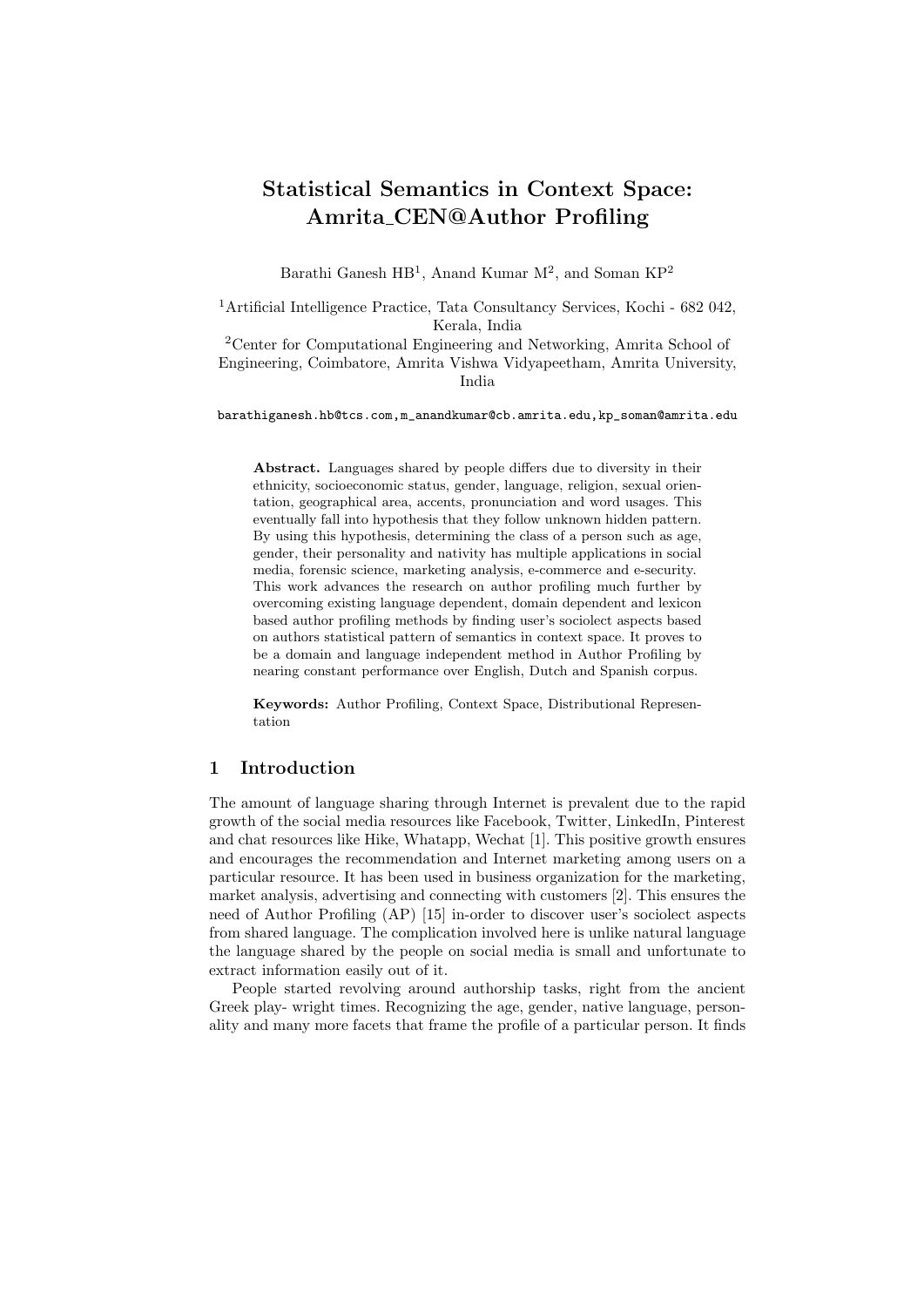application in different zones like forensic security, literary research, marketing analysis, industries, on-line messengers, e-commerce , chats in mobile applications, medical applications to treat neuroticism and many more [2]. Forensic Linguistics came into existence only after 1968. In this sector, police register is one of the area under security, in which the statements taken down by the police act as a source text for Author Profiling (AP). Legal investigation continues its examination on all fields of suspicion.

In marketing, on-line customer reviews in blogs and sites helps the consumers in deciding his/her choice about shopping a product. Detecting the age and gender of the person who posted his/her feedback paves way for the owners to improve their business strategy [2]. Industries get benefited with customer's suggestions and reviews from which they could group the most likely products based on the gender and age. Twitter and Facebook are the popularly used sites for social media. In last year survey, it shows that every month there are about 236 million users who sign up to the micro blogging site-Twitter and 1.44 billion users to Facebook but among them 83.09 millions are fake accounts [1]. The author with age under 13 and author having more than one account noted as fake account which has to be taken care. There may also be anon who tend to have many fake id's and post messages and chat with innocent people in order to trap them.

In general Machine Learning (ML) algorithm can be used to attain this objective if subjected to relevant features and most of the existing methods follow the same [3][4]. In existing methods common and most commonly used features for AP are author's style based features (punctuation marks, usage of capitals, POS tags, sentence length, repeated usage of words, quotations), content based features (topic related words, words present in dictionaries), content and typographical ease, words that express sentiments and emotions with emoticons, special words from which information could be extracted, collocations and ngrams. These features are dependent on lexicon which varies with respect to the topic, genre and language. In ML, the low dimensional condensed vectors which exhibit a relation between the terms, documents and the profile was built using Concise Semantic Analysis (CSA) in order to create the second order attributes (SOA) which was classified using a linear model and also became sensitive to high dimensional problems . This system was further extended in 2014 to make it more precise in profiling. With the generation of highly informative attributes (creating sub profiles) using Expectation Maximization Clustering (EMC) algorithm, the system built was able to group sub classes within a cluster and exhibit a relation between sub profiles. Though this system was successful,it was dependent to the language and genre [3][4].

The syntactic and lexical features utilized in earlier models vary with respect to the morphological and agglutinative nature of the language. These features also varies with respect to the domain in which the AP is performed. There exists a conflict between classifying algorithms to learn from these features in order to build a unified and effective classification model which is independent of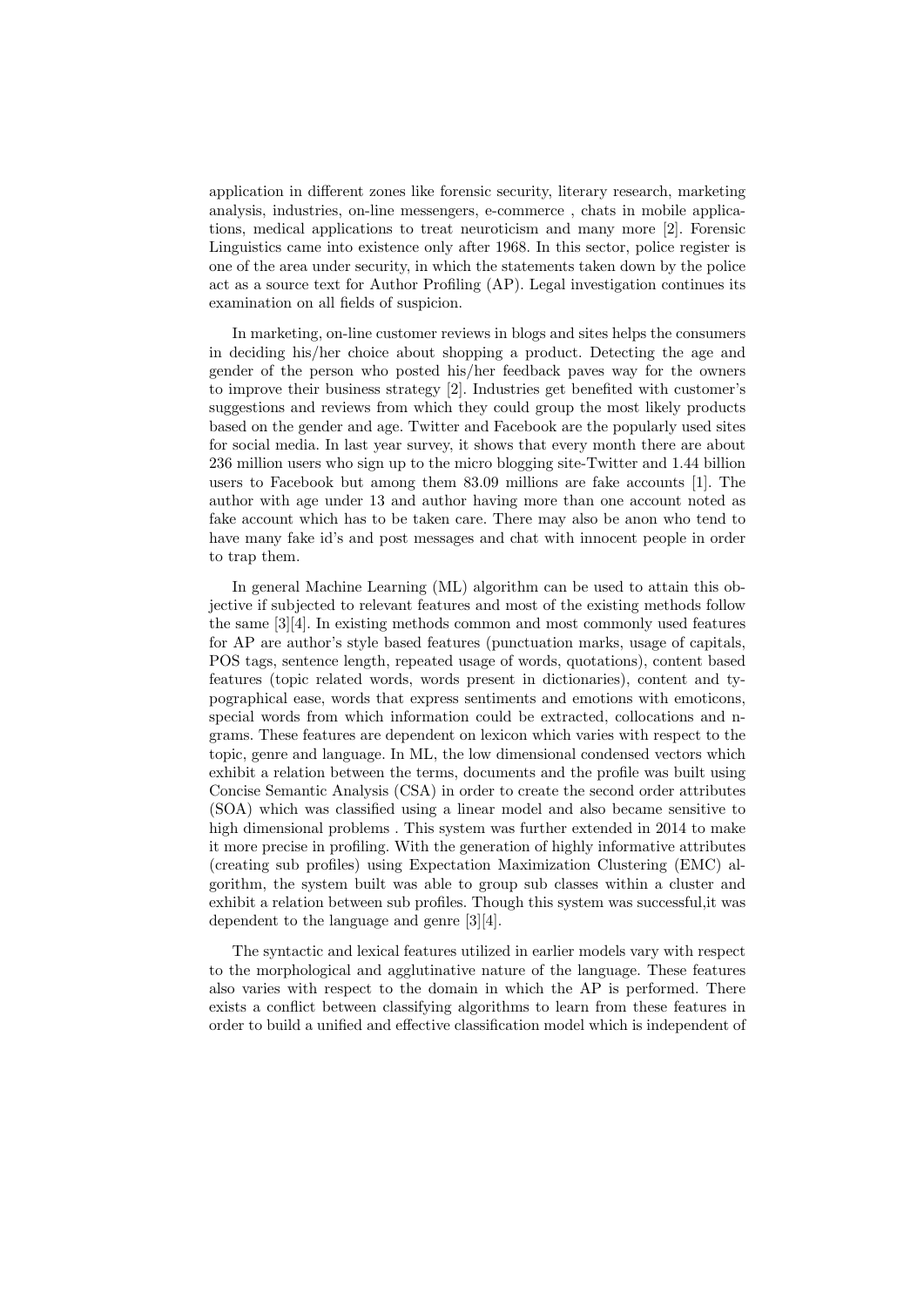domain and language. This can be observed from system's performance in PAN - AP shared task $[3][4][5]$ .

In order to overcome these conflicts, this paper proposes a model based on statistical semantics from author's digital text. Statistical semantics paves way to the advancement in research of relational similarity by including statistical features of word distribution along with traditional semantic features utilized in Latent Semantic Analysis (LSA) [6]. It is clear that sexual aspects and vocabulary knowledge of a person varies due to human's cognitive phenomena which induces and also limits people of a particular gender and age group to utilize certain range of words to convey their message. Thus by utilizing this word distribution in context space and their statistical features, the gender and age group of a particular author is identified in this work. The basic idea is to utilize the distributional representation of an author's document to aggregate the statistical semantic information and promote a set of constraints for finding related hypotheses of that author's document.

# 2 Related Works

John collected large number of tweets and also evaluated it with people work using Amazon Mechanical Turk (AMT). Their data included 213 million tweets on the whole from 18.5 million users. Tweets collected were multilingual. As tweets include many more contents like emoticons, images etc., feature extraction part was limited to a particular n-gram length with total distinct features of 15,572,522. Word level and character level n-grams were chosen. There was no language specific processing done but instead only n-gram counts were taken into account. Once features were extracted classifiers namely SVM, Naive Bayes and Winnow2 were evaluated out of which Winnow2 performed exceptionally well with an overall accuracy of 92%. Their work was done only for gender classifying gender information [6].

Lizi told that the entrance to colossal measure of client produced information empowers them to examine lifetime semantic variety of individuals. The center reason of the model is that age impacts the point piece of a client, and every subject has an interesting age conveyance. They made use of Gibbs EM algorithm for evaluating their model. They were able to find information of both word distribution and age distribution from the sample of twitter data they collected. They treated tweets as bag of words content thus performing well and effectively mapping the topic to ages [7].

Pastor framed their methodology by utilizing the thought of second request properties (a low dimensional and thick record representation), yet goes past consolidating data among every objective profile. The proposed representation extended the examination fusing data among writings in the same profile, this is, they concentrated in subprofiles. For this, they naturally discover subprofiles and assemble report vectors that speak to more itemized connections of archives and subprofile records. Results shows proof of the helpfulness of intra-profile data to focus sex and age profiles. The sub profile or intra profile information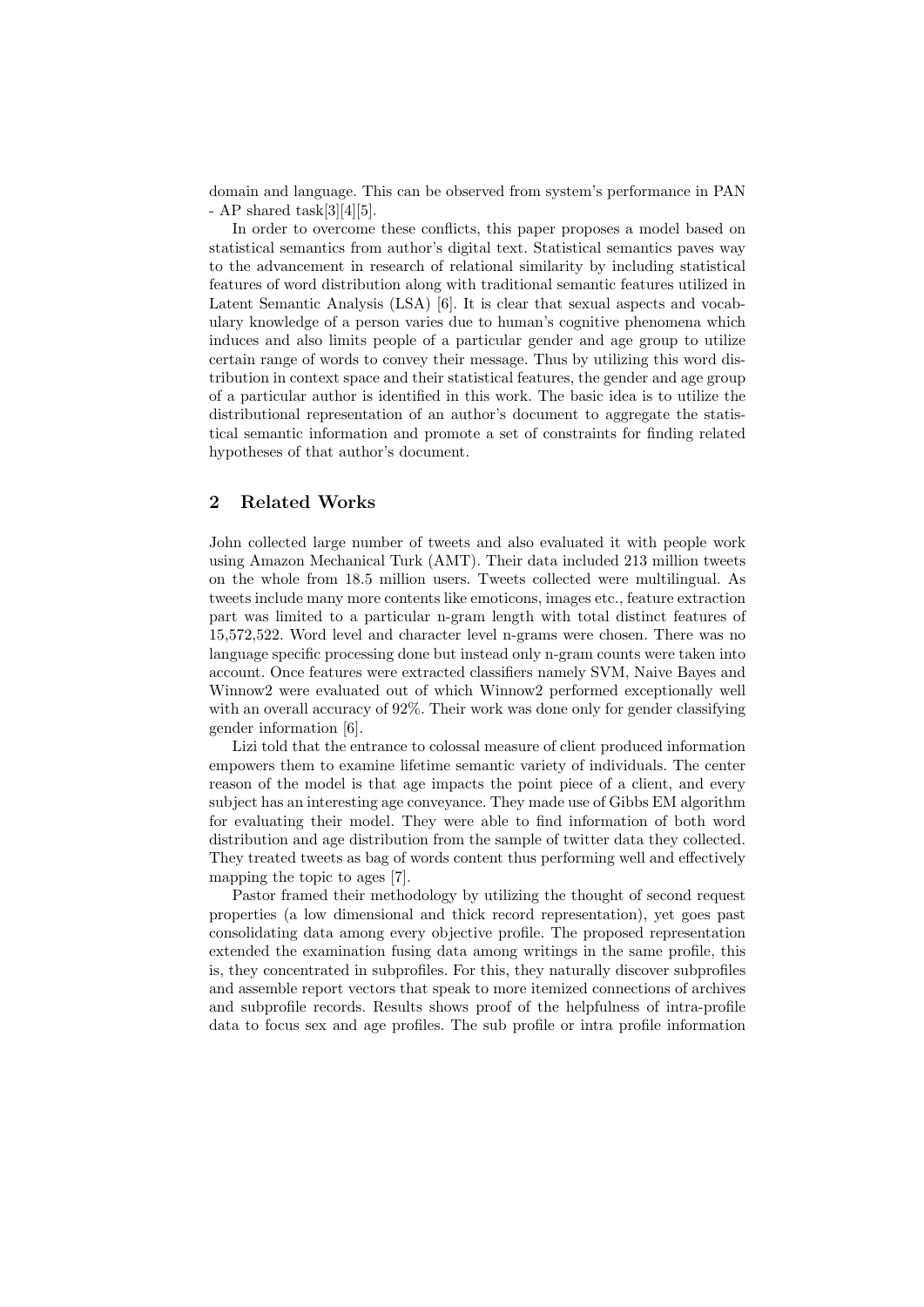of each author was found using Expectation Maximization Clustering (EMC) algorithm [8].

Suraj uses MapReduce programming standard for most parts of their preparation process, which makes their framework quick. Their framework uses word n-grams including stopwords, accentuations and emoticons as components and TF-IDF (term recurrence reverse report recurrence) as the measuring plan. These were bolstered to the logistic relapse classifier that predicts the age and sexual orientation of the creators. Mapreduce distributed their tasks among many machines and made their work more easy and fast [9].

Unlike PAN 2016, in PAN 2013, PAN 2014 and PAN 2015 the training and testing were done on similar domains. In most of the work author's stylistic features, readability, specific domain features (Emoticons, Hash tags), lexical features, LSA based features along with the projection based classifiers, regression based classifiers and clustering based classifiers are used to achieve the objective. In most of the proposed systems varying in its accuracy for different domain and language [3][4][5]

# 3 Mathematical Background

This section first presents the problem definition followed by the mathematical modeling to the idea described in section 1 for building AP model.

## 3.1 Problem Definition

In general the solution is to build a training model from the given problem set  $p_t = d_1, d_2, ..., d_m$  and to map each document's author to a specific gender and age group  $p_t \in (gender, age\ group).$ 

#### 3.2 Training Phase

Step 1 - Constructing document - term matrix  $[V_{i,j}]_{m \times n}$ , where m is total number of documents (total number of authors) in  $p_t$ , n is size of the vocabulary [10] and

$$
[V_{i,j}] = term frequency (v_{i,j}) (1 \le i > m) and (1 \le j > n)
$$
 (1)

$$
[V] = VSM(p_t)(1 < t > m)
$$
\n<sup>(2)</sup>

Step 2 - Underlying semantic information and relation between authors's documents can be obtained using latent vector by finding basis vectors of  $[VV^T]$ which is column space of  $V$ . This column called as the context space with respect to the author's documents. Thus the computed basis vectors spans the context space by satisfying the following condition [11],

$$
\tilde{V} \approx [W] \times [H^T] \tag{3}
$$

$$
min f_r(W, H) \equiv \left\| V - W H^T \right\|_F^2 \tag{4}
$$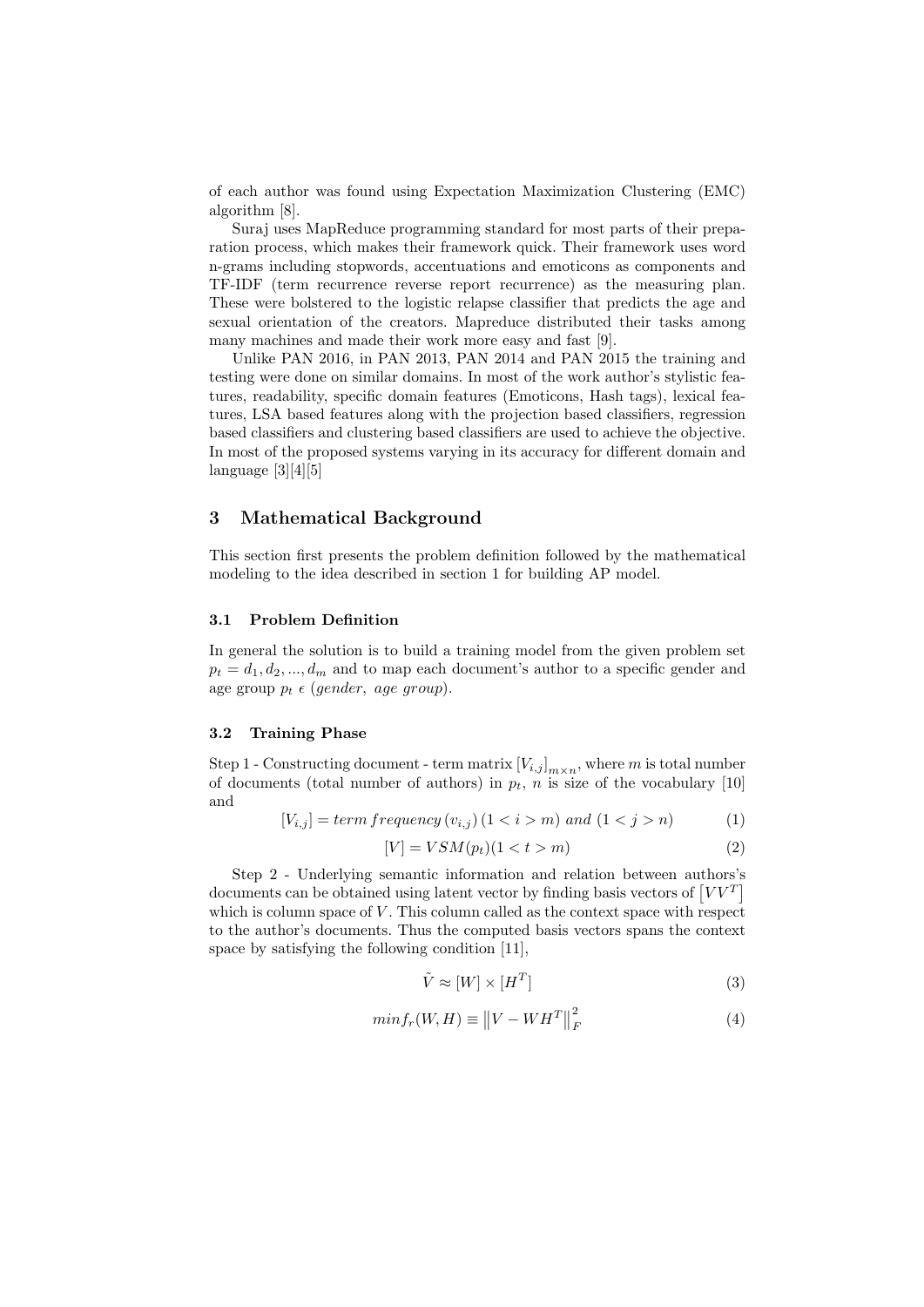s.t.  $W, H \geq 0$ 

In equation 3, W is  $m \times r$  basis matrix and H is  $n \times r$  coefficient matrix. Linear combination of basis vectors (column vectors) of  $W$  with coefficients of  $H$  gives the context matrix  $V$ . While factorizing, formerly random values are assigned to  $W$  and  $H$  then the optimization function in equation 4 is applied on it to compute appropriate W and  $H$ . Where, r is the reduced dimension and  $F$ is the Frobenius norm. Here r fixed as m to have  $m \times m$  context matrix. The basis vectors in W considered as the basis vector of context space, which are linearly combined with elements in the  $H$  to recompute the  $V$ . The singular or eigen vector based computation methods avoided here, since they constrained and forced to found the orthogonal basis vectors. This may not form the exact context space of the author's documents. Since the occurrence of the words in a documents cannot be a negative value, which is affordable by NMF and the non-negativity constraints makes interpretability straight forward than the other factorization methods [12].

Each element in the matrix  $W$  is a distributed representation of the semantic information of the author's documents in context space. This is known as Vector Space Model of Semantics (VSMs) [10] but in this application it captures user's cognitive ability and will be called as statistical semantics. Using these base vector it is possible to span the space, where the different representation of similar semantics lies.

$$
[W]_{n \times n} = [x_1, x_2, ..., x_m]
$$
 (5)

$$
[W] = VSMs([VV^T])\tag{6}
$$

Step 3 - The statistical features of semantic distribution in a context space are computed in order to build supervised classification model. Statistical features include the marginal decision boundaries with respect to word distribution in each document vector  $W_i$  based on each class which has to be classified. Performing NMF moves the values in  $W$  from discrete to continuous. Thus by taking  $W_i$  as a random variable 1 and by fixing random variable 2 as other distributions (Normal, Gamma, Chisquare, Rayleigh and Pareto Distributions), the correlation, null hypothesis between them are measured. This is expressed as,

$$
[F]_{n \times s} = statistical \; features \left( [W]_{n \times n} \right) \tag{7}
$$

Where, s is number of statistical features and  $F$  is feature matrix for building classification model. From the above it is clear that the extracted features are only dependent on how the author's semantic distribution lies in a document.

Step 4 - In order to build classification model, the regression relation between the feature and the respective class are constructed using Random Forest tree algorithm which is a collection of Decision trees that formulates the classification rule based on randomly selected features in training set . From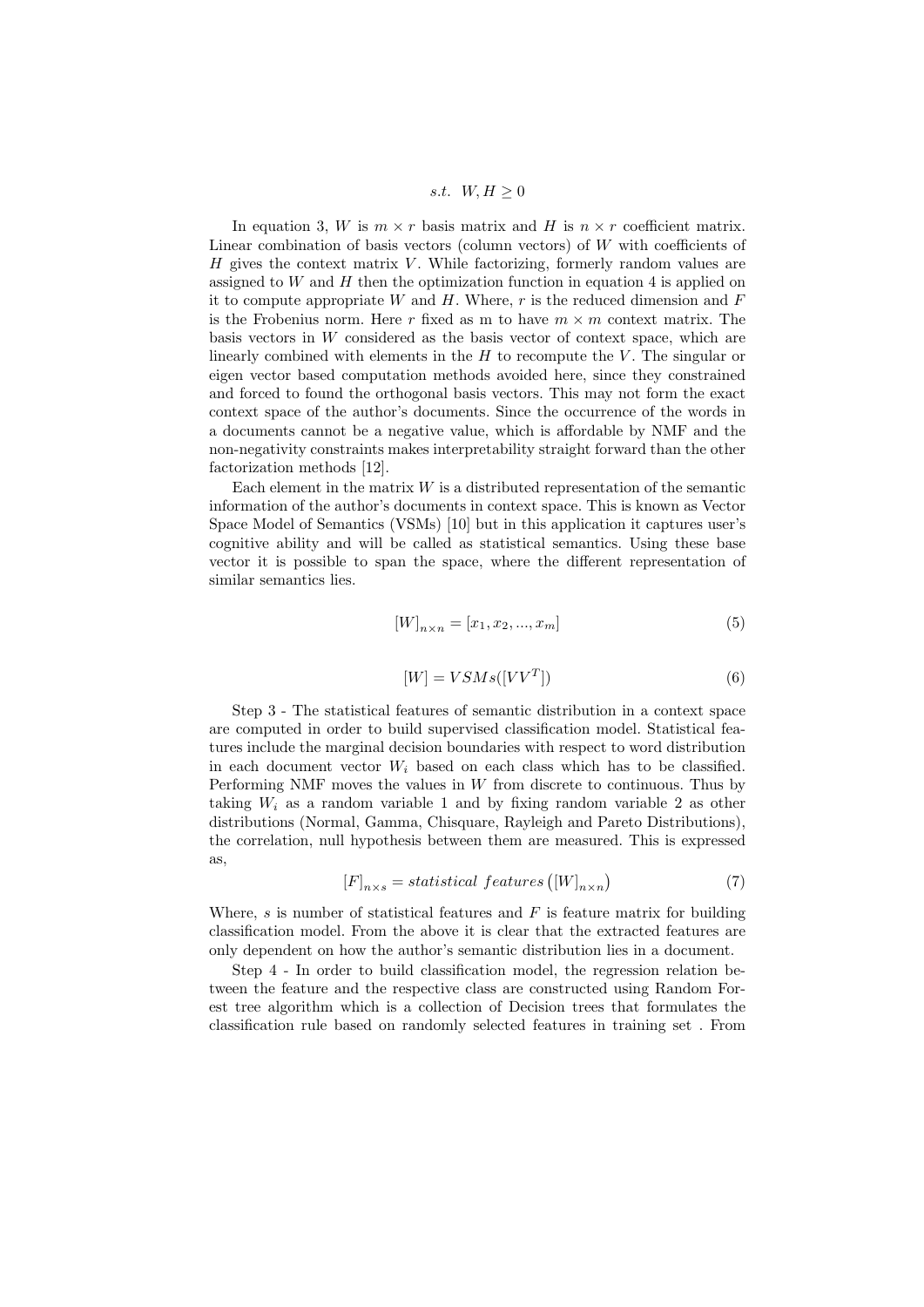$L = \{(y_i, F_i), 1 < i > n\}$  the subset of  $L_b$  is formed using  $\sqrt{s}$  and b number of aggregate predictor is built [13]. Then final predictor is built by,

$$
\varphi_b(F) = max_J H_J \tag{8}
$$

Where, J is number of decision trees and  $H_J = \{ \varphi(F, L_b) = J \}.$ 

The gender and age group classification model is built using hierarchical method. In order to constrain the model, after finding gender information it will be fed as additional features to the age group classification model, where gender information act as a binary feature. In training there are two models built for gender and age classification. This is further detailed in following testing phase.

#### 3.3 Testing Phase

Step 5 - As similar to training set except Step 4, the test set  $p_t = \{d_1, d_2, ..., d_{n1}\}\$ also follows all remaining steps to compute feature vectors. Further classification of document into gender and age group is performed using b aggregate predictors in hierarchical method. The final class is assigned based on voting method. The test features  $[F_t]$  are initially classified into male/female and padding is done as an additional feature for further age group classification.

The algorithm for training and testing are shown below,

Input  $p_i = \{d_1, d_2, ..., d_n\}$ for  $i=1$  to n do  $[V] = V S M$   $(d_i)$ end  $[W] = NMF\ \left(\left[VV^{T}\right]\right)$  $[F] = statistical\ feature([W])$  $model_{gen} = rft \ ([F_{final}, b])$  $model_{age} = rft \ ([F_{final}, gender])$  $y_{gen} = predict \ (model_{gen}, [F])$  $y_{age} = predict \ (model_{age}, [F, y_{gen}])$ Algorithm 1: Training and Testing

# 4 Experiment and Observations

The model diagram for performing AP is given in Figure 1. The data-set chosen for this experimentation is from the PAN CLEF AP 2016 workshop [15][16] which are built with challenges involved in real word applications. The 2016 corpus incorporates Twitter data of users for training and reviews, blog data of the authors taken as test data. This is also included in three languages (English, Dutch and Spain). Among them Dutch data-set does not have age-group information.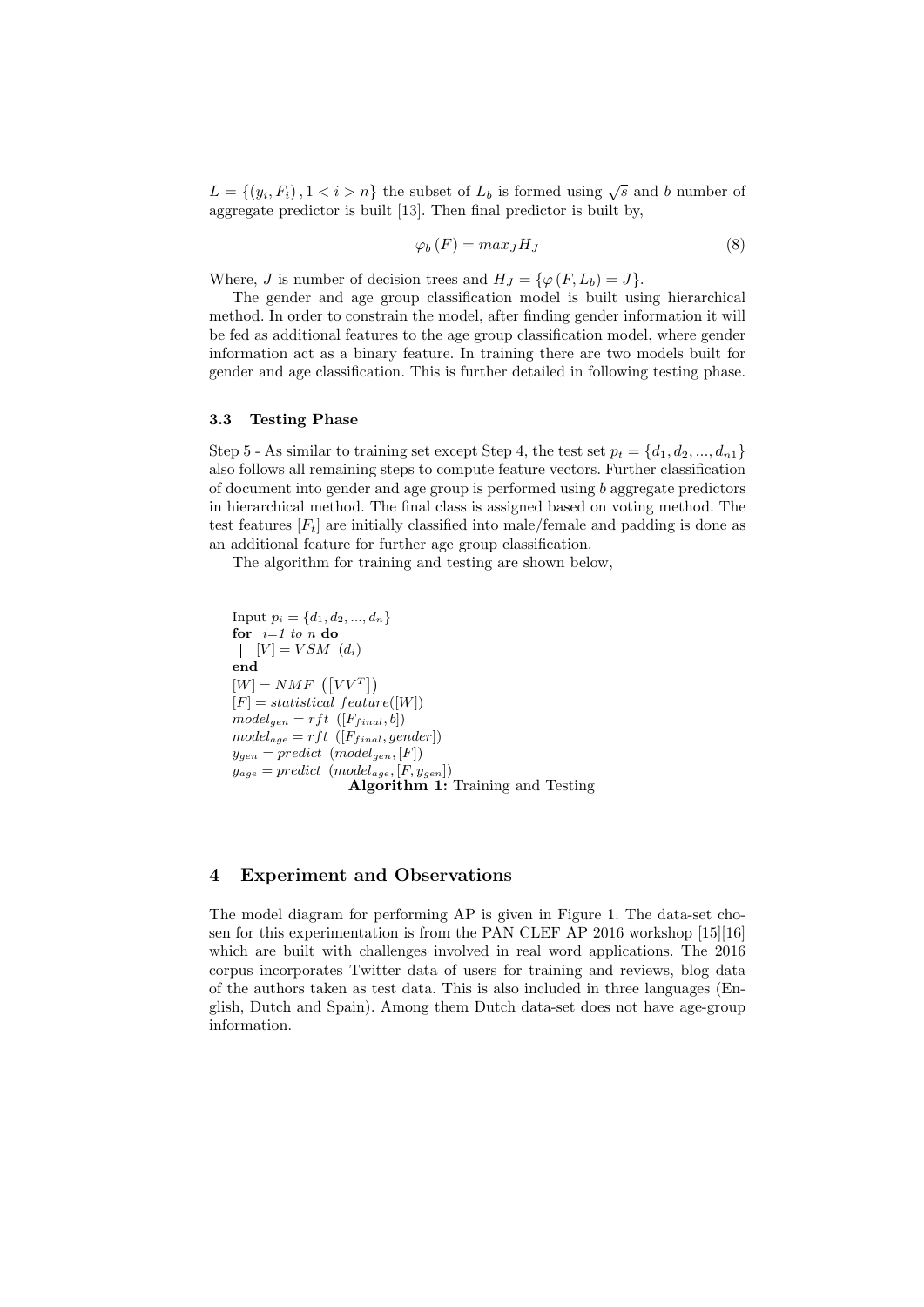

Fig. 1. Model Diagram

During pre-processing, author's text alone extracted for further actions. As detailed in problem definition section, the total documents (Author's tweets) represented as a Document-Term matrix  $(m \times n)$ . This matrix multiplied with its transposed version to get the document-document co-occurrence matrix of size  $m \times m$ . Further NMF applied on the document-document matrix to get the basis vector matrix (Context Matrix) with  $r = m$ . The basis vector of the each author's document considered as a random variable and its correlation with other distribution random variables mentioned in the section 2 are measured as the features. This final, feature matrix is utilized to construct the classification model which is built using Random Forest Tree classifiers. Here the classification model is built based on 100 decision trees, constructed to form the random forest tree. Initially gender classification is performed and by feeding its result to the feature matrix, age group is classified. Same process applied on the three languages without any change. All the above done in Python and its packages (Scikit Learn and Scipy).

|         |           |          | Language Total $\#$ 10-Cross Validation 10-Cross Validation |
|---------|-----------|----------|-------------------------------------------------------------|
|         | Documents | Gender % | Age $%$                                                     |
| English | 436       | 61.50    | 53.35                                                       |
| Dutch   | 250       | 59.25    | -                                                           |
| Spanish | 686       | 63.89    | 54.60                                                       |

Table 1. Training Performance

10 fold cross validation is performed to measure the training performance and given in the Table 1. The measures performed on individual (English, Dutch and Spanish) and combined data-sets (English and Spanish). Thought the proposed performance not greater in accuracy, from results it can be observed that, proposed model shows constant accuracy over the all the language and genre.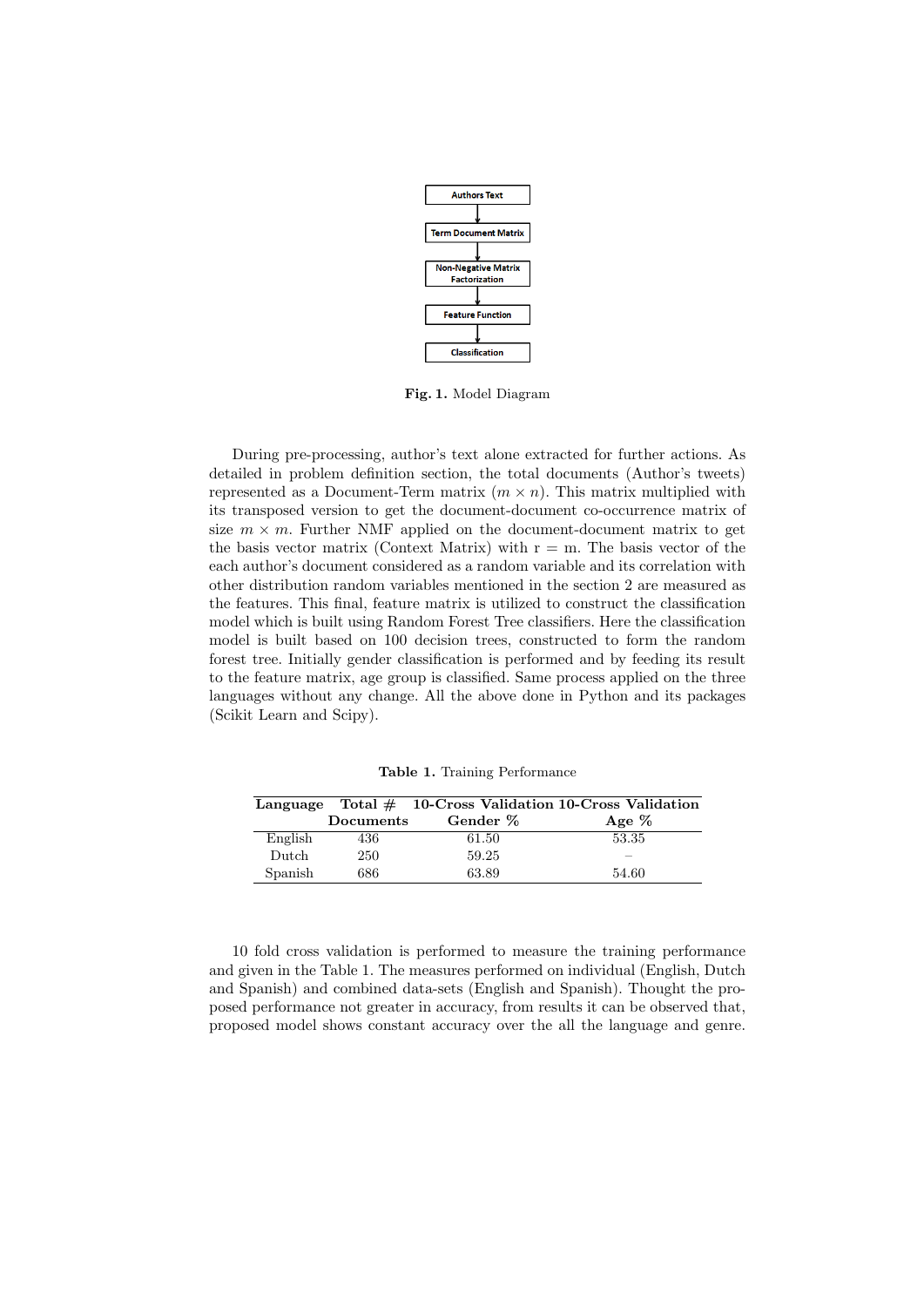This ensures that proposed model act as the language and domain independent method.

# 5 Conclusion

With the global need for author profiling system this experimentation has brought forth a simple, unified and reliable model for finding the demographic features of an individual by extracting statistical semantics property of context space. This is achieved by incorporating the Document - Term Matrix, Non - Negative Matrix Factorization and statistical features along with the Random Forest Tree classifier. From the results it can be concluded that this serves as the domain and language independent method, however there is still room for improvement. The future work will be extending and implementing proposed algorithm on distributed computation frameworks like Apache Hadoop and Apache Spark.

### References

- 1. Andrew Perrin: Social Media Usage: 2005-2015. 2015
- 2. Mangold, W. Glynn, and David J. Faulds: Social media: The new hybrid element of the promotion mix. Business horizons, (2009)
- 3. Rangel, Francisco, Efstathios Stamatatos, Moshe Moshe Koppel, Giacomo Inches, and Paolo Rosso: Overview of the author profiling task at pan 2013. In CLEF Conference on Multilingual and Multimodal Information Access Evaluation, (2013)
- 4. Rangel, Francisco, Paolo Rosso, Irina Chugur, Martin Potthast, Martin Trenkmann, Benno Stein, Ben Verhoeven, and Walter Daelemans: Overview of the 2nd author profiling task at pan 2014. CLEF Evaluation Labs and Workshop, (2014)
- 5. Rangel, Francisco, P. Rosso, M. Potthast, B. Stein, and W. Daelemans: Overview of the 3rd Author Profiling Task at PAN 2015. In CLEF, (2015)
- 6. Barathi Ganesh HB, Reshma U, and Anand Kumar M: Author identification based on word distribution in word space. Advances in Computing, Communications and Informatics (ICACCI), (2015)
- 7. Burger, John D., John Henderson, George Kim, and Guido Zarrella: Discriminating gender on Twitter. In Proceedings of the Conference on Empirical Methods in Natural Language Processing, Association for Computational Linguistics (2011)
- 8. Liao, Lizi, Jing Jiang, Ying Ding, Heyan Huang, and Ee Peng LIM: Lifetime lexical variation in social media. (2014)
- 9. Lpez-Monroy, Adrin Pastor, Manuel Montes-y-Gmez, Hugo Jair Escalante, and Luis Villaseor Pineda: Using Intra-Profile Information for Author Profiling. In CLEF (Working Notes), (2014)
- 10. Maharjan, Suraj, Prasha Shrestha, and Thamar Solorio: A Simple Approach to Author Profiling in MapReduce. In CLEF (Working Notes), (2014)
- 11. Turney, Peter D., and Patrick Pantel: From frequency to meaning: Vector space models of semantics. Journal of artificial intelligence research, (2010)
- 12. Lee, Daniel D and Seung, H Sebastian: Learning the parts of objects by nonnegative matrix factorization. Nature Publishing Group, (1999)
- 13. Xu, Wei, Xin Liu, and Yihong Gong: Document clustering based on non-negative matrix factorization. Proceedings of the 26th annual international ACM SIGIR conference on Research and development in informaion retrieval, ACM, (2003)